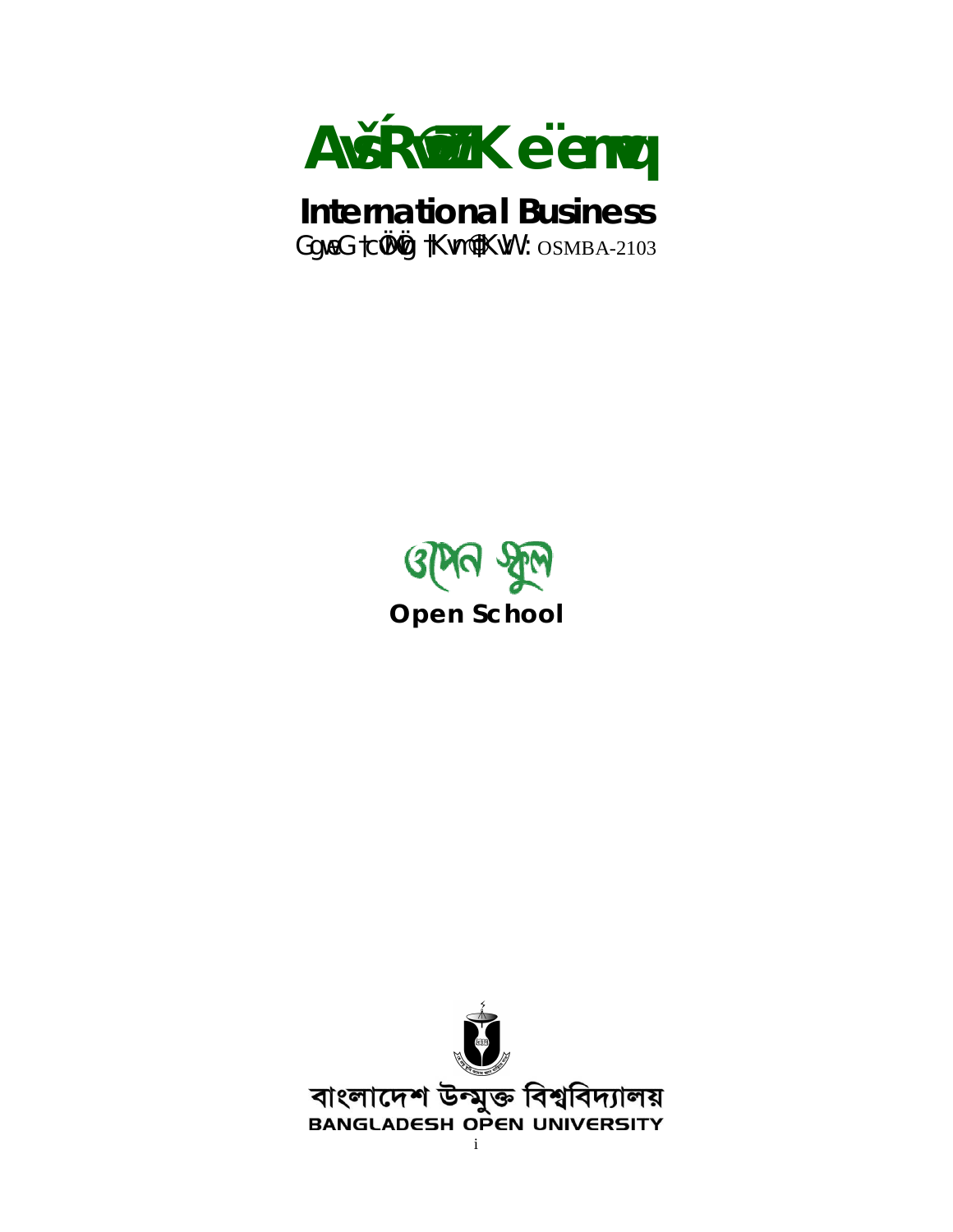## AvšŔ@ZK e"emvq

**International Business** GgweG tc@G tKwm @KwW : OSMBA-2103

C $\ddot{Q}$  CKOK: আগস্ট, 2020

c**Ö** l AjsKiY Rv‡n` gvbbvb Itcb + y evsj vt k Dš§ wekwe vj q

#### KwyúDUvi Kt¤úvR

tavt wmwi Kiz Bmj va

© Itcb  $\phi$ , evsj vt`k Dš $\mathcal{G}$  wekwe ivjq

ISBN: 978-984-34-2045-9

c Ölkbvq : c Ölkbv, g y T we Z i Y we f vM, evsj vt ` k D š§ y we kue ` "vj q, Mv R x c y - 1705 | I tcb <sup>-</sup> &, evsj vt \ k Dš§ wekye vj q KZK me Zimsi wyZ| webv AbgwZtZ tht Kvtbv Dcvtq Kwc, chg §?, WeZiY WKsev chi AvBbZ `Đbxq|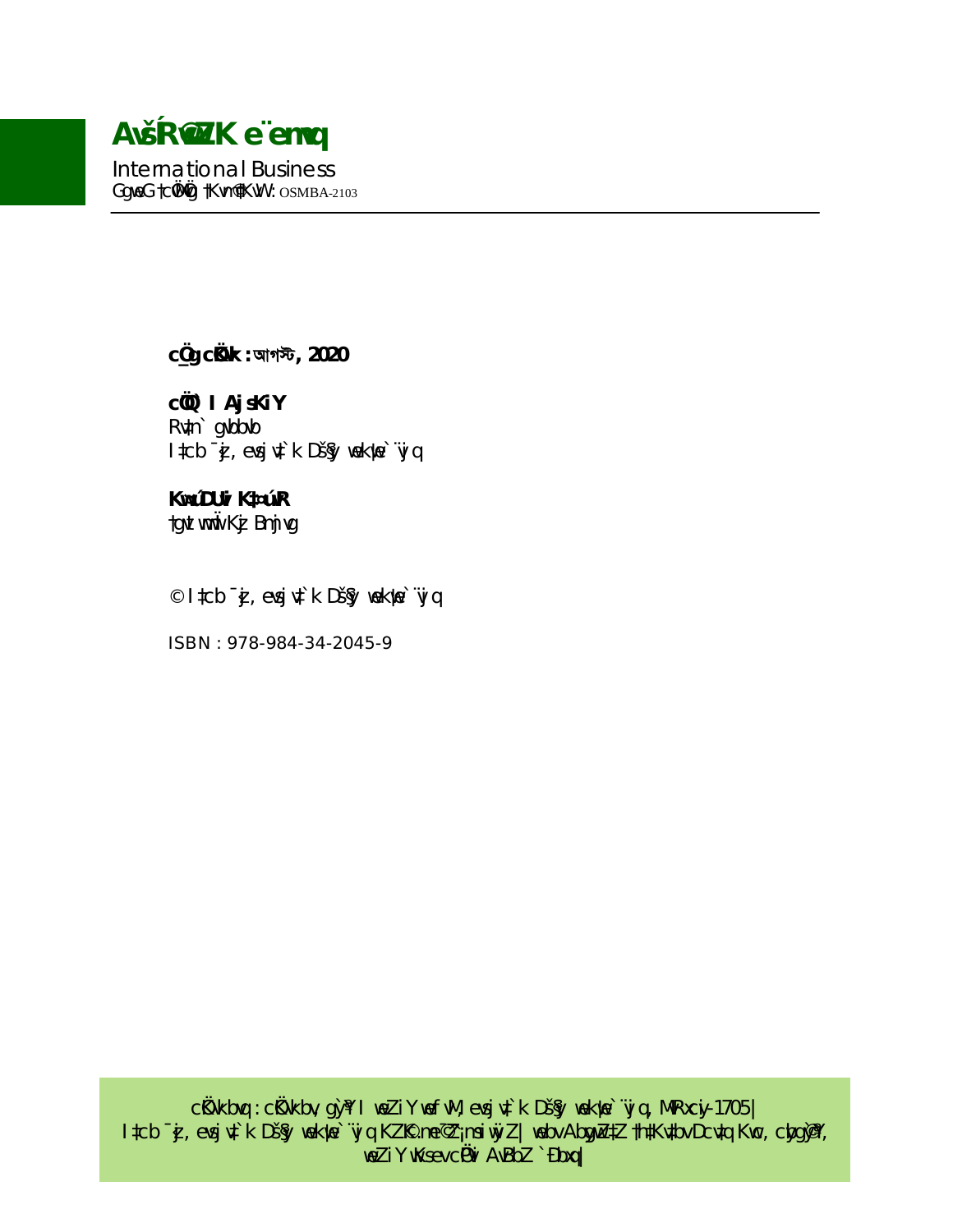

# **OSMBA-2103** আন্তর্জাতিক e emvq

#### **International Business**

| <u>†Kwm¶W‡fj c‡g›U wUg</u>      |  |
|---------------------------------|--|
| i Pbvq                          |  |
| মোঃ এনামুল হক                   |  |
| কুমিল্লা বিশ্ববিদ্যালয়         |  |
| তানজিয়া রহমান                  |  |
| নটর ডেম বিশ্ববিদ্যালয় বাংলাদেশ |  |
| নাজমা আক্তার                    |  |
| নটর ডেম বিশ্ববিদ্যালয় বাংলাদেশ |  |
| m¤úv` K                         |  |
| KvRx kvivgb cvtgj v             |  |
| evsj v‡`k Dš§? wekwe` vj q      |  |
| mgšqKvix                        |  |
| মোঃ ওমর ফারুক ভূঁইয়া           |  |

GB eBwU tidwwi KZKR.wbixytYi ci evsjvt`k Dš§3 wekwe`vtqi I tcb <sup>-</sup>dzj i GgweG tcwodzig i Qvi -Qvi xt i Rb gw Z ntqtQ|

evsj v‡`k Dš§3 wekwe` vj q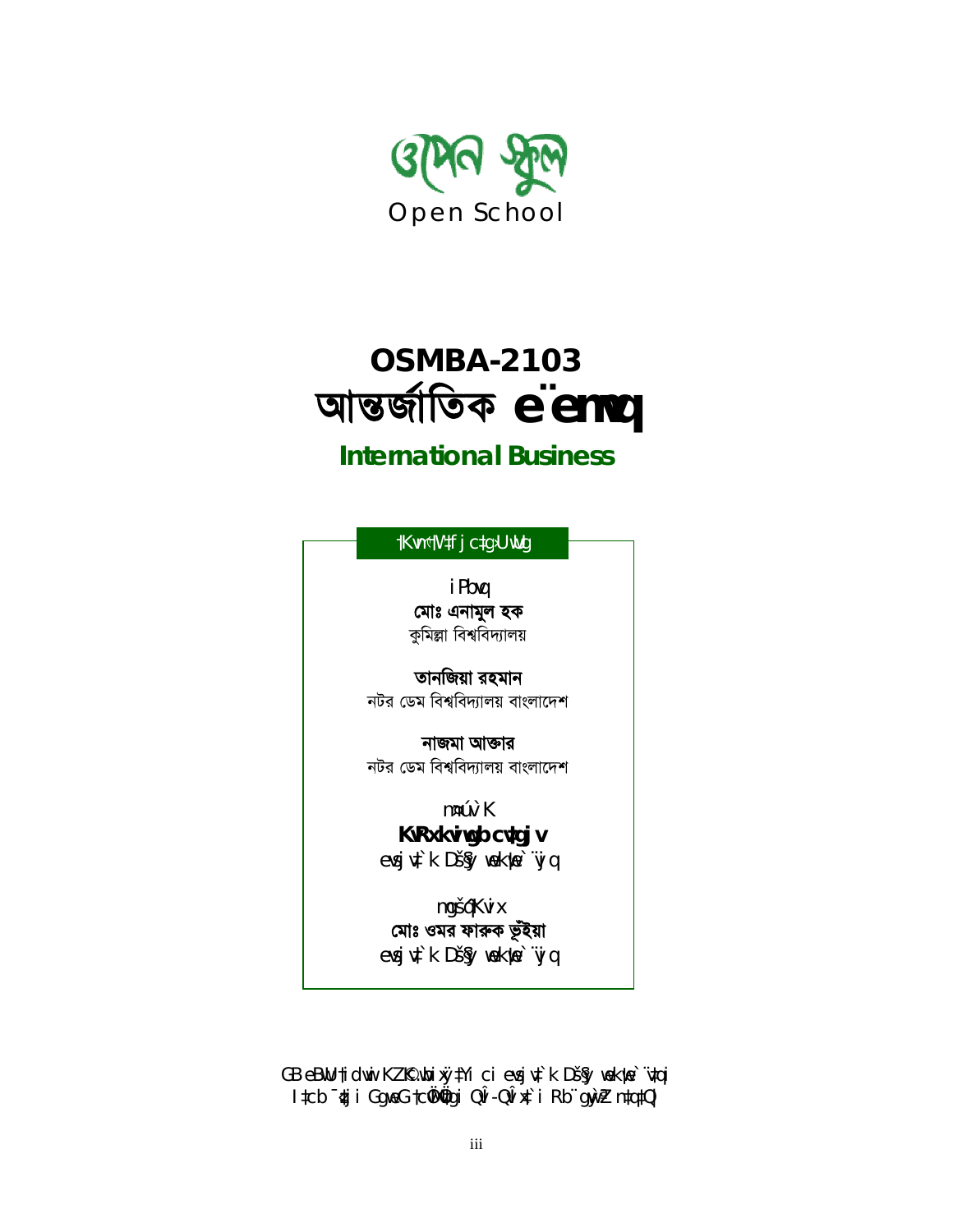#### GgweG tcwo wide with with the country of the control of the country of the country of the Cauchi and the Cauchi and the Cauchi and the Cauchi and the Cauchi and the Cauchi and the Cauchi and the Cauchi and the Cauchi and t eBwU Kxfute coteb

GqueG tcilining i wkyv\_reighty, Avcbviv Rvtbb evsjvt k Dšfg wekue vjq Dšfg I `inkyy c×wZtZ wkÿv`vbKvix GKqvÎ cvewiK wekwe`viq|GB wekwe`vitai qi Dtik`ntiv, `iwkÿY c×wZ e envtii gva tg wkÿr`vb Kiv| `inkÿY c×wZtZ wkÿK I wkÿv\_n\$ i gvtS miwmwi wkÿr`vb cŵqu we` gvb \_v‡K bv| ZvB c@ibZ gw)Z mvgMiÖl keY-`ko© DcKiY wkÿv\_n© i Rb c@ib mvnvh Kvix Dcv`vb whimte e euZ ng | GB w KwU wetePby Kti AvšŔwZK e emvg eBwU - nkLb c xwZtZ ti Ly ntgtQ Ges ti Lvi mgg evDwe'i wbam? KvVvtgv AbmyiY Kiv ntgtQ| AvšRm $Z$ K e emvg eBwUi cm $\bar{Z}$ wU BDwbU Ges cvV mnR I tevaMg K#i Dc vc#bi jty mnR fvIve envi Kiv n#q#Q|

ANŠRWAZK e emug eBuU covi mgg Avcub Aek B ciùzuu BDubU Ges cutVi còg Ask futivfute coteb| mswkóż cutV Kx Kx weltą cuV ub Kiv nte Ges Aucub Kx Kx RubtZ cuiteb Zv DtibitatQ| wkÿv "@Üżv, cÖg fy‡jvfyte c@W cytVi ZËxg AytjvPbv Kiteb| c@W BDwbtUi tk‡l BDwbU DËi givgb Astki mgyaytbi tPóv Kiteb| hwì cytWËi mgmvtivi mgyayb mw/Kfyte KitZ by cytib, Zvn‡j e \$‡eb Avcbvi BDwbUwU Avevi covi ctavRb i‡qtQ| BDwbUwU chaivq covi cil hwì Avcwb e \$#Z Amq\_@nb, tm tyti Avcub coz qutmi ubam? i uevi uUDUwiqvj#Kt> a KZ@iZ uUDU#ii mnvqZv wb‡Z cv‡ib| G Qvov AvšŔwQK e emvq eBwUi \_iaZcYQvV\_tjvi Ici tUwjwfkb I teZv‡i cÖwiZ Abôyb † ‡K cy‡Vi welg wkL‡Z cyiteb| Avcbyi †Kytm© myt mswkós wfwVl I AwVl ti KPvimygMÖ evDwei ltgemyBU (BOUTube)-G AvctivW Kiv ntgtQ| ltgemyBtUi wWWby : (www.bou.edu.bd) | Avcub G tive envi Kti cutVi convertion uplg tiv tRth ubtz cutib | Autiv tRtb ivLby, evsjvt`k Dš§? wekwe`vjtqi mKj qw}Z/Aqw}Z eB I wkÿv\_@bt`@bwmn Ab cÖqvRbxq CVMWQM&B-eK (E-BOOK) AvKyti ItgemvBtU Cvl gv hvg | AvCub tgvevBj tdvb, j vCUC, tbvUC W ev Kw¤úDUv‡i G tjv WvDb‡jvW Kti e envi KitZ cvtib| Dš§i wekwe`vjtqi †Mn**üng**, †Kvm©fwZ© wewea Z ¨ Mi t÷uti/evDwe ltgemvBU bou Apps AvBKtb cuteb| ltgemvBtU Autiv t`LtZ cuteb OSAPS - ONLINE SERVICE AND PAYMENT SYSTEM bVgK GKWU AVBKb| GWU e envi Kti Avcub Abj vBtb mKj c $\ddot{\text{E}}$ i wd weKvtki qva tq evDwe Abj vBb A vKvDtV Rqv w tZ cviteb

 $mK$ j wk $\forall v \ \mathcal{P} q$ ½j Kvqbv KiwQ $\mid$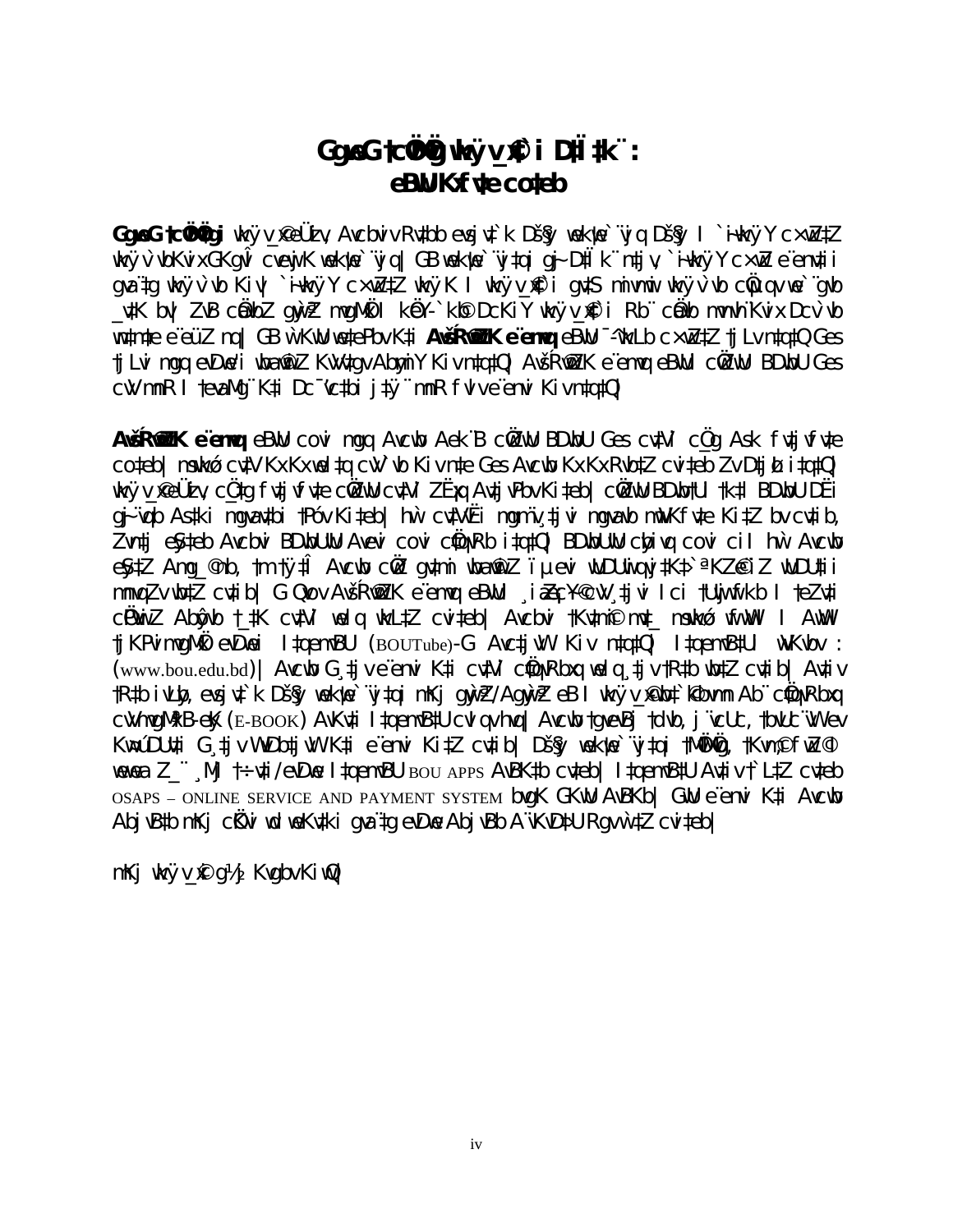$m\Psi$ c $\widehat{\mathbf{I}}$ 

 $\mathcal{L}^{\text{max}}_{\text{max}}$ 

| <b>BDubU 1 : AvšR@ZK e emvtqi cuivPuZ</b>                                               | $1 - 16$  |
|-----------------------------------------------------------------------------------------|-----------|
| cvV-1.1 : AvšŔwZK e emvtqi aviYv I , iaZi                                               | $2 - 5$   |
| cvV-1.2 : AvšRwZK e emvtq cràtki aib                                                    | $6-11$    |
| cvV-1.3 : AvšRn $(ZK)$ e emvtqi Ici evvn K cide                                         | $12 - 16$ |
| <b>BDrbU 2 : AvšR@ZK e emdq mus @ZK tc@cU</b>                                           | $17 - 28$ |
| $CV-2.1:$ mvs $W-Z.K$ avi Yv   gy $V$ v                                                 | $18 - 21$ |
| cvV-2.2 : mvs <sup>-</sup> wZ.K ^evPÎ dil eûRvwZK cwZôv‡bi mvsMVwbK ms <sup>-</sup> wZ. | $22 - 25$ |
| cvV-2.3 : ewntms <sup>-</sup> wZ.cwiPvjbvi †KŠkj                                        | $26 - 28$ |
| <b>BDubU 3: AvšR@ZK ewVR"ZË;</b>                                                        | $29 - 42$ |
| cvV-3.1 : AvšRmZK ewMR Z‡Ej avi Yv, বাণিজ্যের সুবিধা                                    | $30 - 31$ |
| CVV-3.2: AvšRMRZK evwYtR i KwmnK vj ZEmgn-                                              | $32 - 36$ |
| cW-3.3 : AvšRn $\n  ZK$ ewn'tR i Avamb KZË <sub>i</sub>                                 | $37-42$   |
| <b>BDubU 4 : `eukK eun'R` I veubtqutMi cuitek</b>                                       | 43-60     |
| CVV-4.1 : AVŠRWAZK evwYtR" ivR‰WZK A_KWZ                                                | $44 - 46$ |
| $CV-4.2 : \hat{c}$ is the $K \cap \mathbb{Z}$ of the world $V$                          | $47 - 53$ |
| CVV-4.3: AvÂwj K A_%BWZK GKxKiY Ges mgwšZ Pw <sup>3</sup> mgn-                          | 54-60     |
| <b>BDubU 5 : AvšR@ZK A_%DuZK cwitek</b>                                                 | $61 - 76$ |
| cvV-5.1 : ^et `wkK wewbgq Ges AvšRw $ZK$ gj-ab evRvi                                    | 62-65     |
| cwV-5.2 : AvšRnazK g`yne e <sup>-</sup> v                                               | 66-68     |
| cvV-5.3: AvBGgGd, weke vsK Ges Ab vb A_%DwZK cn2ovb                                     | 69-76     |
| BDubU 6 : vgkäns az K thum4hum I muÜ "vcb                                               | 77-90     |
| cvV-6.1 : wgk@ws <sup>-</sup> wzK thwMythytMi aviYv, copuqv I c@n                       | 78-80     |
| cvV-6.2 : Kvhk?i thvMvthvtMi tytî cwZeÜKZv Ges thvMvthvtMi Kvhk?wwiZv AR\$Di Dcvq       | 81-85     |
| cvV-6.3 : mwÜ ~vctbi aviYv, ckVitf`, coQuqv Ges AvšRo $\mathbb Z$ K mwÜ ~vctbi †KŠkj    | 86-90     |
| BDubU 7 : AvšR@ZK e emutqi †KŠkj I KWutgv                                               | 91-108    |
| $cvV-7.1$ : † $K\$                                                                      | 92-96     |
| $cvV$ -7.2 : †R $\ddagger$ bwi K $\ddagger$ KŠkj                                        | 97-99     |
| $CV-7.3: AvšRWZK$ †KŠkj                                                                 | 100-103   |
| cvV-7.4 : †KŠkj WvqgÛ                                                                   | 104-105   |
| cvV-7.5: cwi Kí bv-msMVb-tbZZ <sub>i</sub> wbqšY (wcl Gj wm) KvVvtgv                    | 106-108   |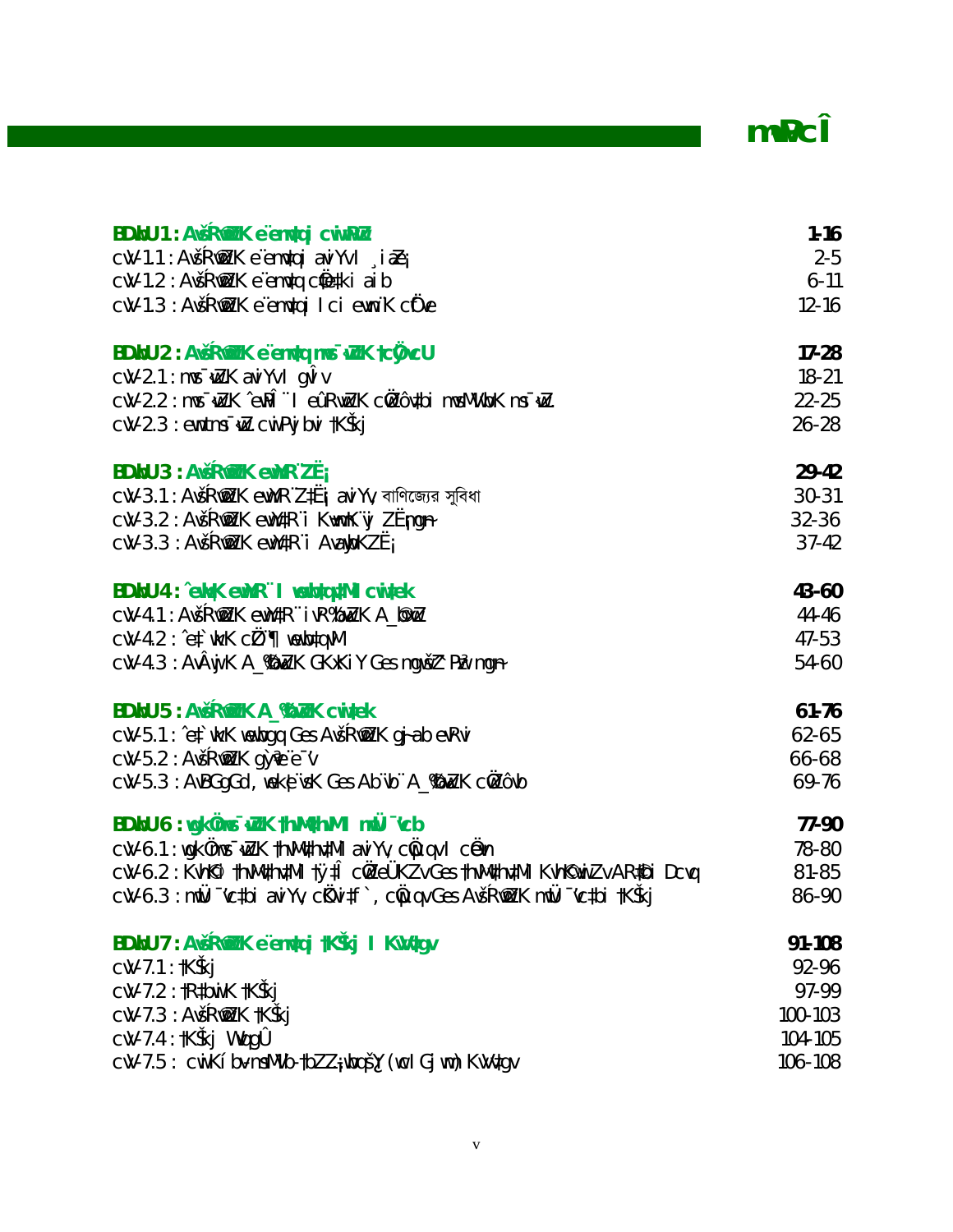| BDubU 8 : i Bub I Aug`ub †KŠkj                                                 | 109-132 |
|--------------------------------------------------------------------------------|---------|
| cvV-8.1 : iBwb †KŠkj                                                           | 110-115 |
| $CV-8.2 : Avg`wb †KŠkj$                                                        | 116-117 |
| cvV-8.3 : Avg`wb-ißwb e emvq i i ai cÖlZ                                       | 118-121 |
| CVV-8.4 : i Bwb AWP COUqvKiY                                                   | 122-124 |
| $CV-8.5: ZZ$ kq $ct$ ¶i ga $TZvK$ vix                                          | 125-126 |
| $CV-8.6$ : i Bwb $A$ @pb                                                       | 127-129 |
| CVV-8.7: KvD>Uvi †UW                                                           | 130-132 |
| <b>BDubU 9 : AvšR@ZK e emdqi cui Pvj bullZ uel qmgn-</b>                       | 133-154 |
| cvV-9.1 : AvšRn $\nabla$ K wecY‡bi †gŠwj K welgwr                              | 134-138 |
| cvV-9.2 : AvšŔn $\nabla$ K wecY‡bi †KŠkj mgn-                                  | 139-141 |
| CVV-9.3 : ^ewkK tmwms©l weZiY                                                  | 142-143 |
| cvV-9.4 : AvšRn $\nabla$ K e emvtg ^ewkK Drcv`b I mieivn tPBb e e tcbv         | 144-145 |
| cvV-9.5 : AvšRn $\nabla$ K e emvtq unmvereÁvtbi gvb D                          | 146-148 |
| cW-9.6 : AvšRn $\n  ZK$ e emvtqi Avm $\n  Re$ e e vcbv                         | 149-151 |
| cw-9.7: ewkK gybem¤u e e vcby                                                  | 152-154 |
| BDubU 10 : evsjut`‡ki ißwb cmQqvKiY AÂj                                        | 155-169 |
| cvV-10.1 : ißwb c $\ddot{\mathbf{Q}}$ uqvKiY A‡ji msÁv, jÿ l D‡Ïk "            | 156-157 |
| CVV-10.2: A_%BWZK Dbqdeb BWC#R#wi flygKv Ges Gi KvVv#gv                        | 158-159 |
| cvV-10.3 : evsjv‡`‡ki ißwb cŵqqvKiY GjvKvq ~vcb‡hvM" wk‡í i †k��mefvM I Bwc‡R‡ |         |
| wewb‡qv‡Mi KviYmgn-                                                            | 160-162 |
| cW-10.4 : Bwc‡Rড A‡ji AMWÖNZ I A‡ji eY®                                        | 163-169 |
|                                                                                |         |